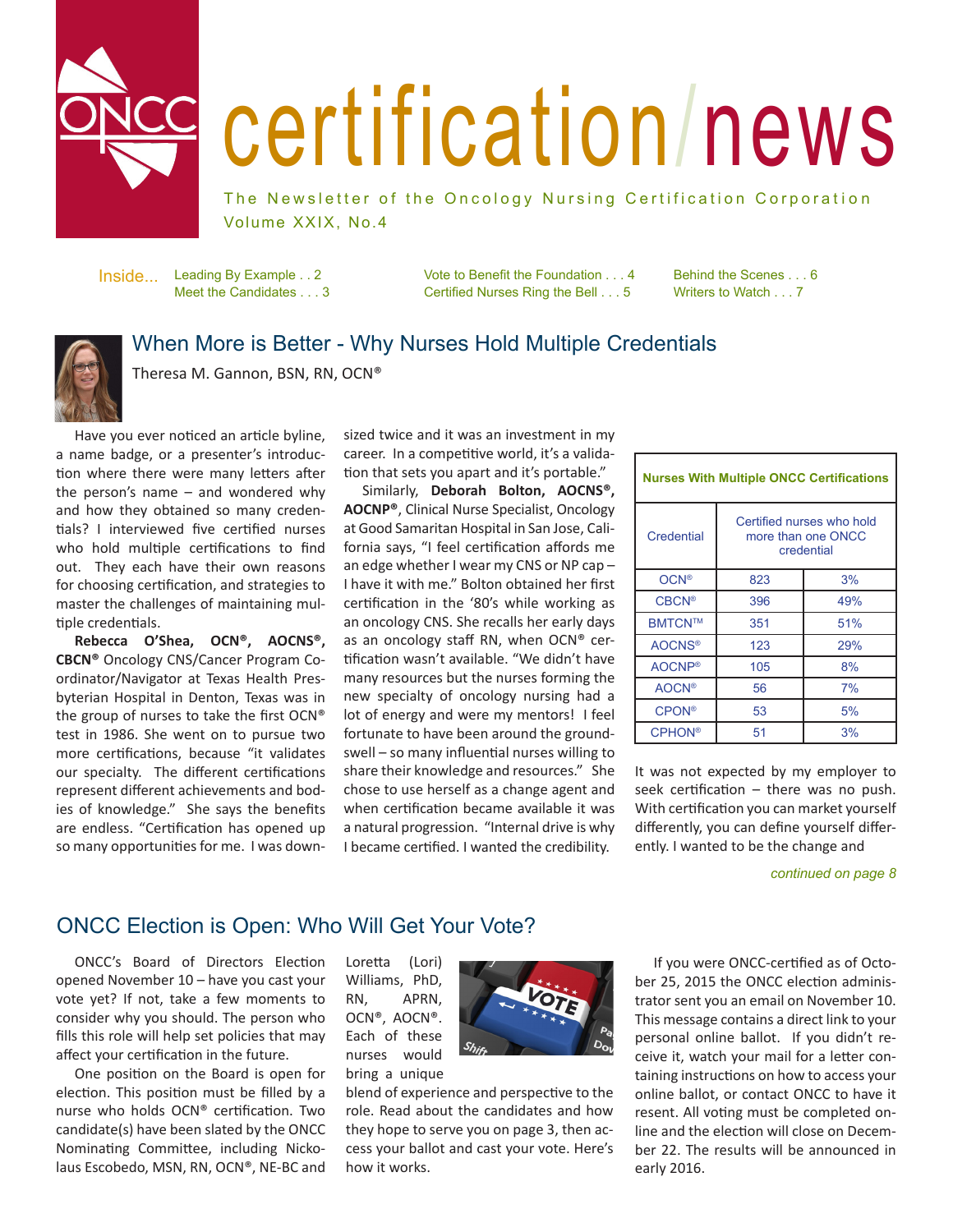



## *Editor's Message* New Beginnings

Erica Fischer-Cartlidge, MSN, CNS, CBCN®, AOCNS®

Many see the fall as a time of endings; the end of summer, end of flowers or fresh green foliage, or for those in school (or with children in school) the end of break. For me, fall has always been my favorite season and a time of new beginnings; the start of a new school year, the beginning of the leaves changing and air crisping and a new year just a few months away. This was why it was not a surprise to me that this fall issue was full of new beginnings as well.

Within this issue you can read about the changes coming with certification exam development and administration. We introduce four new Editorial Board members: Lisa Bjorkelo, MSN, RN, CPON®, BMTCN™; Lynn Czaplewski, MS, RN, ACNS-BC, CRNI, AOCNS®; Nicole Krist, MSN, CNS, AOCNS®, BMTCN™, OCN®; and Mohamad Younes, RN, BScN, CPHON®. Each new board member brings a wealth of knowledge and passion, which you will read as they introduce themselves to you throughout the next few issues. Pairing the skills and experiences of these members with our existing board members will allow us to explore exciting new article topics in coming issues, such as international issues in oncology and certification, bone marrow transplant of both the pediatric and adult patient population, and so much more.

I was recently reminded of a quote by Plato, "The beginning is the most important part of the work." Wherever you may be in your journey to certification or in your career this could not be truer. So in honor of new beginnings, share this issue with a friend who may be unfamiliar with *Certification News*. We hope this issue inspires you to begin your own next adventure.



# Leading By Example: Two Employers Achieve Coveted 100% Certification

Deirdre Young, BSN, OCN®, CBCN®

In the world of oncology, there are numerous accreditations that can be earned by physician practices and programs that serve to distinguish each entity as being one of value and quality. Whether it's recognition from the National Accreditation Program for Breast Centers, Quality Oncology Program Initiative, Commission on Cancer or some other recognition, each serves the purpose of telling the public that quality care is a priority. For many institutions, another quality indicator in both the inpatient and outpatient setting is the number of registered nurses who are certified.

We would like to recognize two employers who have the distinction of having 100% of their nursing staff oncology certified. One hundred percent certification is a tremendous achievement, and one that deserves recognition and serves as an example for the rest of us who also have this as a goal. Many times it is the result of employer support and recognition, incentives, and mentors who work hard to prepare first-time applicants for the experience of "taking the boards".

Maryland Oncology Hematology, P.A. in the Aquilino Cancer Center in Rockville, Maryland, is an example of just such an outstanding employer. Nicole Barnes, RN, OCN® is the Clinical Manager for this practice and recently shared some of the secrets to their success. Barnes takes responsibility for ensuring that staff find conferences or online programs to assist with certification preparation and maintenance. Additionally, those who are hired on the unit know there is an expectation that they become certified after their first year of employment. Once the nurses are certified, the practice offers financial resources to assist them in maintaining their certification and obtaining continuing education to use for renewal.

As manager and mentor, Barnes ensures that the nurses are recognized for their achievement. "We display a certificate in both offices' infusion suites. Our website also recognizes our nurses as committed oncology certified staff." A differential is provided for successful certification, with all test and renewal fees paid for by the practice. In addition, the nurses have an educational fund to attend oncology-specific conferences each year. Most importantly, these extraordinary nurses have the full support of their physician leaders. "Our physicians are very

supportive.…[They] invest in our nurses' professional development by promoting certification. It shows that we are committed to providing quality care."

A second exemplar is found in Penn Highlands Healthcare at the Nathanial D. Yingling MD Cancer Center in Clearfield, Pennsylvania. Tracey Sayers, RN, OCN® serves as the Clinical Supervisor of the Cancer center and has been with Penn Highlands Healthcare for 20 years in various roles prior to becoming a supervisor. When asked about whether any special strategies or campaigns were used to help generate excitement and enthusiasm among the nurses in order to become certified, she replied, "All of these nurses have been certified since 2008, one has been certified in oncology since 2007." She went on to share that the nurses in the infusion center were required to obtain certification within one year of being hired ." Although there are currently no special incentives for obtaining or maintaining certification at this time, Penn Highlands DuBois does maintain a clinical ladder for registered nurses. This is a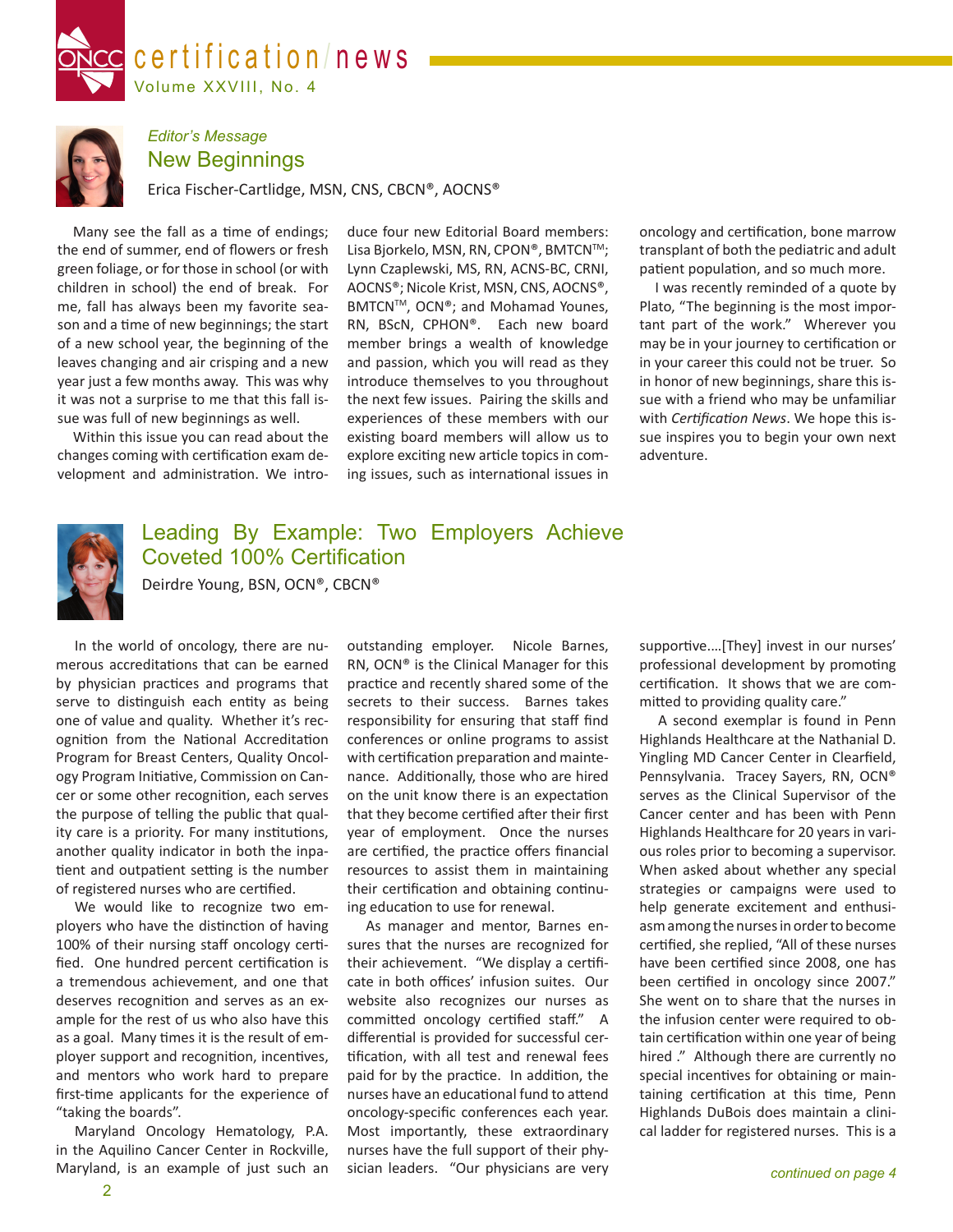

# Meet the Candidates on the ONCC Ballot

The ONCC Board of Directors election is open. Learn about the candidates who are on the ballot by reviewing the information below. If you haven't voted yet, check your email for a message sent from the ONCC Election Coordinator on November 10–it contains a link to your personal online ballot. Be sure to vote by December 22, 2015.



**Nickolaus Escobedo** MSN, RN, OCN®, NE-BC Clinical Manager Houston Methodist Hospital Houston, TX

#### *Leadership Experience:*

• American Organization of Nurse Executives, Nurse Manager Fellow, 2015

- Review Course Presenter, Way Out West Chapter of ONS, 2013–2015
- Diagnostic and Therapeutic Council, Houston Methodist Hospital, 2015
- Nursing Leadership Council, Memorial Hermann Hospital, 2014–2015

• Nursing Peer Review Committee, Chair, Memorial Hermann Hospital-Memorial City, 2014

• Falls Initiative, Project Manager, Memorial Hermann Hospital-Memorial City, 2014

• Unit Based Shared Governance Committee, Chair, Memorial Hermann Hospital-TMC, 2012–2013

#### *Escobedo's Candidate Statement:*

Leaders in today's fast-paced and fluid healthcare environment must understand and adapt to many changes that continue to impact professional nursing practice and patient care. Leaders must respond to these changes and advocate that nurses demonstrate competency to fully participate in providing excellent patient care.

As oncology nurses, we interact with patients at one of the most difficult times in his or her healthcare journey. In my roles of clinical manager and adjunct nursing faculty I advocate for nurses to practice to the full extent of our profession while striving to deliver excellence in patient care. It is this continual drive for excellence that drew me to oncology nursing early in

my career and also fostered a need to seek professional certification as an oncology nurse. If elected to the ONCC board of directors I pledge to work diligently to instill this same drive for those seeking certification as well as promoting the overall vision of the ONCC to promote a consistent level of excellence in oncology nursing.

As a millennial, male nurse I understand the impact diversity has on the oncology nursing profession and how this value integrates into the mission and framework of ONCC to transform cancer care. I will continue to promote the high standards set forth by previous board members and maintain the commitment to validate the highly specialized nature of oncology nursing. As the ultimate advocate for certification in this role, I pledge to maintain and promote the advancement of certification in oncology nursing. As a board member, I will play an instrumental role in providing access to key information, education and test development to ensure the competency of the oncology nursing professional to practice and fully contribute as leaders and coordinators of care. This transformation will profoundly impact cancer care and help move us forward as we navigate the healthcare arena in the twenty-first century.

I strongly hope that you will consider me as your choice as the next member of the ONCC Board of Directors and I look forward to being your voice for cancer nursing.

**Loretta (Lori) Williams** PhD, RN, APRN, OCN®, AOCN® Assistant Professor University of Texas MD

Anderson Cancer Center Houston, TX

*Leadership Experience:*

- AOCN® Test Development Committee, Member & Chair, ONCC, 1998-2003
- AOCN® Passing Score Task Force, ONCC, 1997-2000
- OCN® Test Development Committee, ONCC, 1994-1998

• Board of Directors, Director-at-Large, ONS, 2011-2014

• Evidence Based Practice Research Advi-

sory Panel, ONS, 2009 – Present

• Annual Congress Planning Team, Member & Chair, ONS, 2001-2003

• Patient Advocate Foundation, Executive Board of Directors, Member, 2012 - Present

#### *Williams' Candidate Statement:*

With many changes occurring in the healthcare environment today, this is a critical but exciting time for healthcare certification organizations. While changes are occurring to make healthcare more efficient and nursing roles are changing to meet these challenges, there also is an increased emphasis on quality for cost. This presents a tremendous opportunity for certification.

The members of the ONCC Board of Directors must provide visionary leadership to position ONCC to be one of the providers of quality metrics for oncology care.

In addition to understanding where certification and credentialing are needed and appropriate to indicate levels of knowledge and competence, ONCC must also prove with evidence that the certified or credentialed nurse truly provides better quality care that produces better quality and costeffective patient outcomes than the noncertified or credentialed nurse.

My particular knowledge of measurement and research design, as well as my understanding of changes in healthcare due to my position with a patient advocacy organization, will allow me to help the ONCC Board to provide this visionary leadership.

## A new reason to vote in the ONCC Election:

ONCC will donate \$1 to the **ONS Foundation** for each vote cast in the current Board of Directors election.

That means your vote will help to provide awards, grants and scholarships to oncology nurses.

Find out why on page 4.

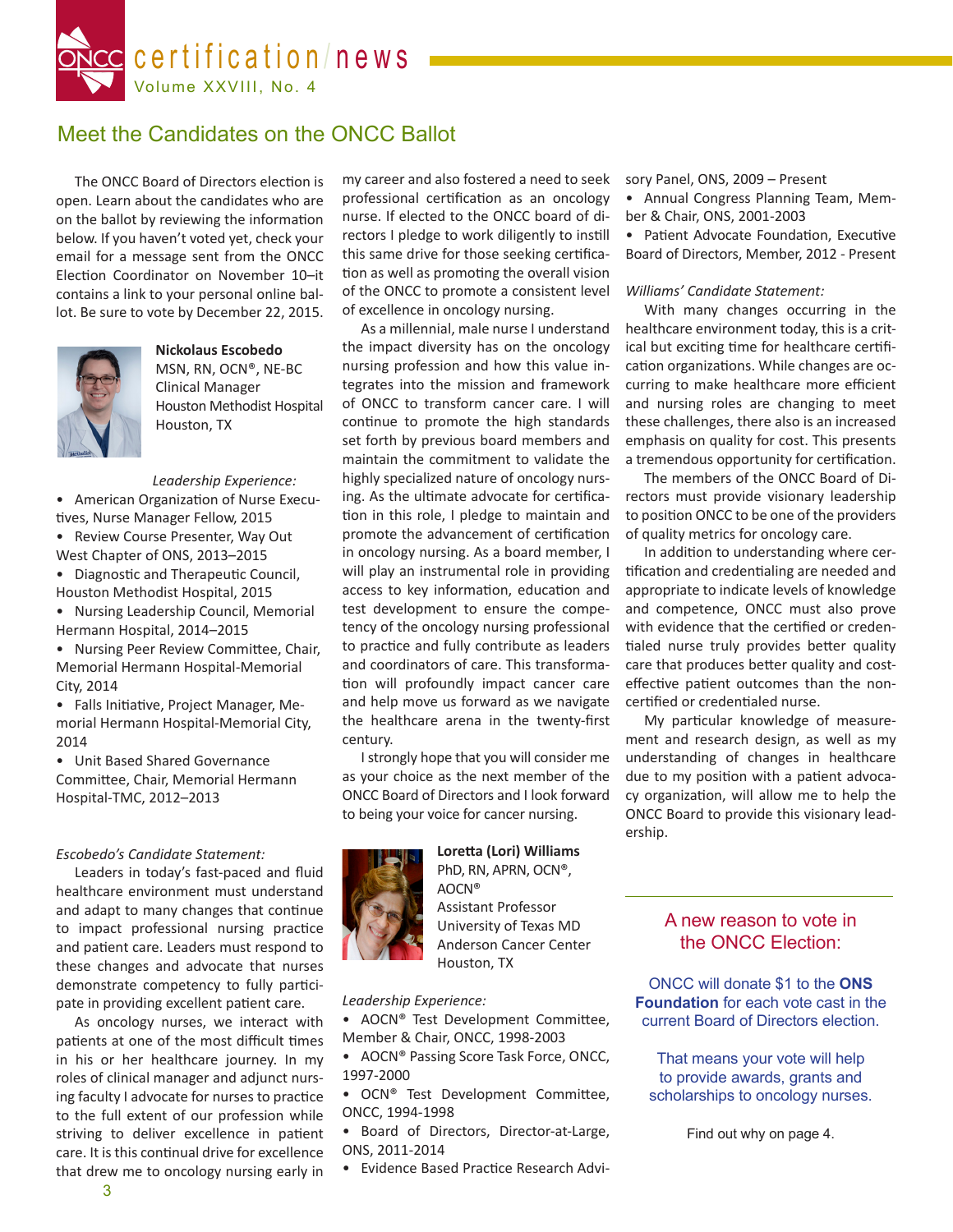

# Vote to Benefit the ONS Foundation

When you vote in the current ONCC Board of Directors election, your vote will count in more ways than one. This year, ONCC will donate \$1 to the ONS Foundation for every vote cast\*. The Foundation will use these funds to support awards, grants and scholarships for oncology nurses – *regardless* of whether they are ONS members, or practice in adult or pediatric oncology.

Why did ONCC choose the ONS Foundation for this donation? ONCC's mission is to promote excellence in patient care and professional practice by validating specialized knowledge in oncology nursing and related specialties. Since 1981, the ONS Foundation has provided more than \$24 million dollars to thousands of oncology nurses through awards, grants, scholarships and educational initiatives. These funds have played a critical role in improving patient care and advancing the oncology nursing profession.

If you're eligible, vote in the ONCC election. You'll help to shape both the future of your certification and your profession. Learn more about the work of the ONS Foundation at www.onsfoundation.org.

*\*Up to \$5,000 contribution.*

# Prometric to Administer ONCC Tests in 2016

ONCC has announced Prometric will deliver ONCC certification tests beginning in 2016. The first tests will be available February 1. This means that nurses who take an ONCC test in 2016 will do so at a Prometric test center, which is different from the location where colleagues may have taken an ONCC test in recent years.

Prometric is a trusted test development and delivery provider to more than 350 organizations worldwide. They offer a global network of test centers and use state-ofthe-art technologies to securely deliver an average of 9 million exams per year to test candidates in a variety of fields. Prometric,

## Leading By Example (continued)

voluntary process based on a points system to recognize the accomplishments of the nurses. Nurses who participate in the Clinical Ladder process obtain needed points for earning and maintaining specialty nursing certification. In addition, Penn Highlands Healthcare recognizes certified registered nurses annually during Nurse's Week by holding an event to recognize all registered nurses who are certified in their specialty.

For both nursing supervisors at these outstanding facilities, there is a commonly held belief that certification in oncology nursing means that the nurse has taken additional steps to obtain specialty a subsidiary of Educational Testing Service (ETS), has more than 20 years of experience in providing test delivery solutions.

According to ONCC President, Marybeth Singer, MS, ANP-BC, AOCN®, "We are committed to providing ONCC test candidates with a high-quality examination, delivered in a fair and secure manner. We have the highest confidence that Prometric will offer our certification candidates an optimal testing experience."

For information on the process used to select a test vendor, see the article, *A "Behind the Scenes" Look at Choosing a Testing Company* on page 6.

knowledge in his or her field and to be the best nurse that he or she can be. Being certified shows that the nurse wants to provide the best possible care for patients and realizes that being educated is one step in this process. Overall, in both organizations, having 100% certification has resulted in the staff feeling more confident in each other as a team and recognizing that with this certification they have done something many centers have not been able to do. They take pride in themselves knowing that they have accomplished their goal. Congratulations to both great institutions for a job well done!

## AMP to ProvideTest Development and Assessment Services

ONCC has selected Applied Measurement Professionals Inc. (AMP) to provide test development services beginning in 2016. In addition, AMP will provide development and delivery solutions for the Individual Learning Needs Assessment (ILNA), ONCC's continuing competence measurement tool.

AMP provides certification organizations, governmental agencies, professional associations and private industry with innovative measurement, assessment, and management solutions that focus on the appropriate application of technology and personal customer service. With more than 33 years of experience and 120 clients, AMP combines vast industry knowledge, effective technology and high quality customer service to provide unique program management solutions.

Marybeth Singer, MS, ANP-BC, AOCN®, ONCC President noted, "ONCC and AMP have long worked together on role delineation studies for certification. We're confident that expanding our relationship to include test development, as well as assessment development and delivery, will provide our certification candidates with the highest quality tests and assessments."

The AMP contract begins January 1, 2016.

## *Have an Authorization to Assess?*

If you currently have an Authorization to Assess (ATA)—the information needed to take your Individual Learning Needs Assessment (ILNA)—you'll want to know how it will be affected by the change to AMP for assessment delivery on January 1, 2016. Here's how it will work:

If you have an ATA from PearsonVue you may use it to access your assessment through December 31, 2015. Beginning January 1, 2016, you will not be able to access your assessment with the current ATA because of the change in vendor to AMP.

In January 2016, ONCC and AMP will email a new ATA to nurses who are eligible to assess and who have not done so. This will enable those nurses to take the assessment through AMP.

If you have misplaced your ATA and would like to take the assessment before the end of 2015, contact ONCC.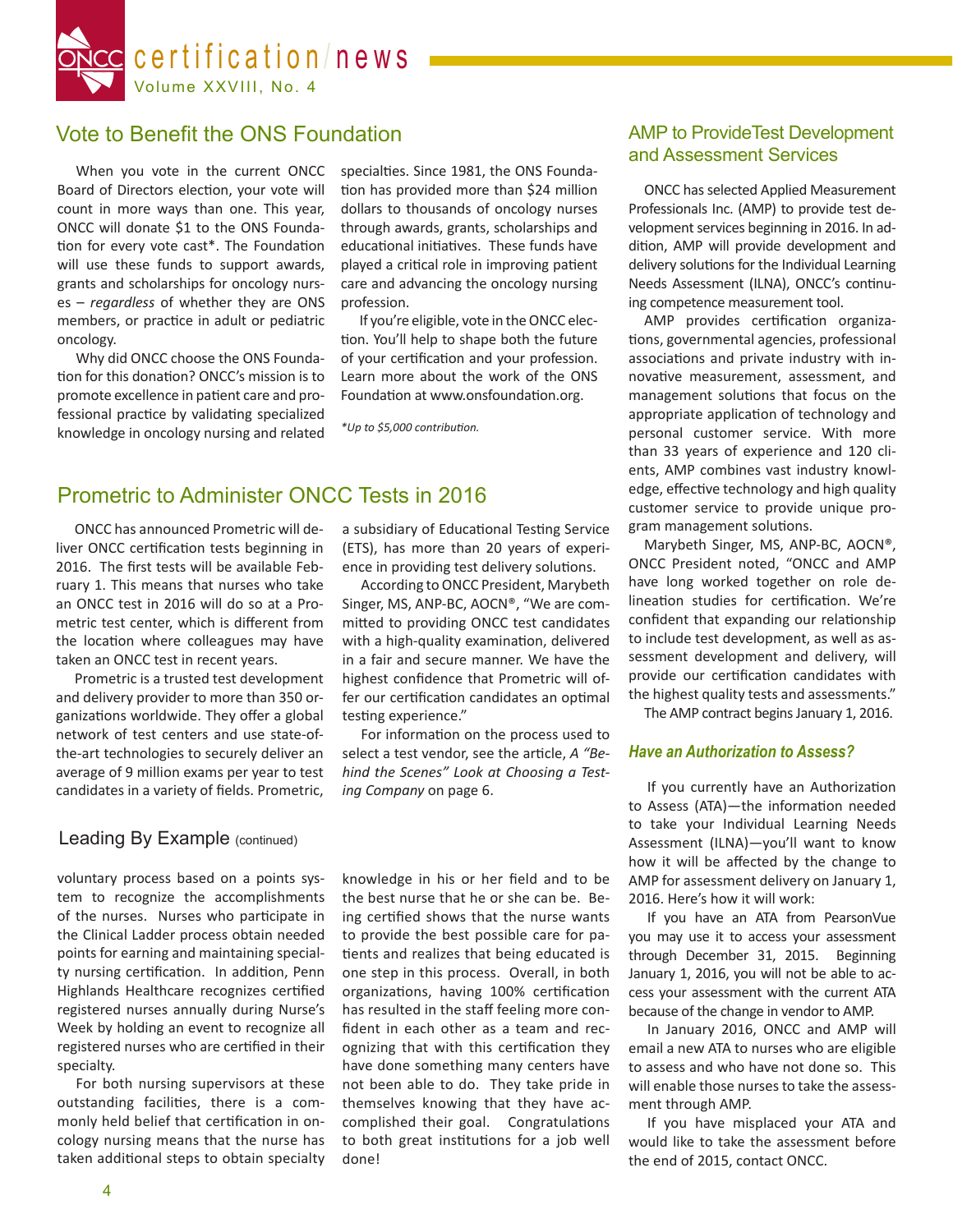



# Certified Nurses Ring the Bell

Erica Fischer-Cartlidge, MSN, CNS, CBCN®, AOCNS®

On May 29, 2015 at exactly 4pm, the last business day of Oncology Nursing Month, the board of the New York City (NYC) Chapter of the Oncology Nursing Society (ONS) – all ONCC certified – rang the closing bell at the Nasdaq. This marked a first in ONS's history and was well-timed with both the ONS 40th Anniversary and the 30th Anniversary of the NYC Chapter. The NYC Chapter is one of the largest chapters, with over 900 members, including 396 individuals who hold at least one of the oncology certifications. The honor of ringing the bell is reserved for companies whose stocks are publically traded; non-traded organizations can be called to participate in this prestigious event only if a cancellation occurs. Thanks to the diligent efforts of former ONS Public Relations Manager, Jeannette Kent (retired), this became a reality.

Past-president, Donna Curran, BSN, RN, OCN®, was contacted by Kent three years ago when the idea was first generated. Both worked hard to prepare for the unique opportunity. While the chapter did not receive a call the first two years they didn't give up. Curran shared that she believes its important to be open to engage with your community in ways that you might not have thought traditional. With only 24-hours notice before the event and 30 minutes to finalize the list of attendees, the board enacted their 'Nasdaq action plan' to get in touch with everyone. While their ultimate hope was to get as many members of the chapter to join the board



*Certified nurses from the ONS NYC Chapter board closed the stock exchange during Oncol- ogy Nursing Month.*

in ringing the bell, it was challenging given the time constraints and many were unable to attend on short notice. The board, made up of oncology nurses from institutions across NYC, gathered to represent their more than 900 members.

Just prior to ringing the bell, current chapter president, Amanda Hughes, RN, OCN® made remarks honoring the more than 35,000 members of ONS as well as all those touched by cancer. The long awaited event, including a countdown accompanied by much fanfare, took place and a series of commemorative photos were taken. Those photos, accompanied by the ONS logo, were projected onto the Nasdaq tower for the 330,000 people who pass through Times Square every day to see.

Curran said of the experience, "Being able to share the mission of ONS through that forum with my NYC Chapter colleagues was amazing. It was also a great team building exercise and a fun way to connect with our NYC community."

Nasdaq is home to more than 3,500 companies and was the creator of the first electronic stock market. It currently powers more then 70 marketplaces in 50 countries making the exposure for these oncology nurses huge. "This was a meaningful experience for me because I was felt that I was representing all the hardworking and dedicated oncology nurses within this amazing city.

It allowed the public to see that oncology nurses are devoted, strong and passionate people who will stop at nothing to bring awareness to oncology care," said chapter secretary, Jaclyn Andronico, MSN, CNS, OCN®, AOCNS®. Getting involved in activities such as these provides free publicity for oncology nursing, local chapters, and cancer awareness. Director-at-large, Jeanine Gordon, MSN, RN, OCN®, agrees these non-traditional opportunities to connect with the community are essential. "It is important to raise awareness about cancer at every opportunity, especially in public and broad platforms. I'm hoping people saw oncology nurses ringing the bell and it served as a reminder to celebrate the cancer survivorship of a friend, schedule their overdue mammogram or colonoscopy, call a friend who is undergoing cancer treatment to offer support or remember a loved one who lost their battle to cancer. Cancer doesn't discriminate and we should look to reach people wherever, whenever and however we can to raise awareness—that day it just happened to be at the NASDAQ."

## Advocates Share Benefits of Certification

Fourteen certified nurses recently joined the effort to promote the benefits of certification through the Oncology Nursing Certification Advocates Program (ON-CAP). These nurses share how certification can benefit patients, nurses, and their employers. Join ONCC in welcoming these new program participants.

Jaime Asci, Boston, MA Tina Cameron, Columbia, SC Anne Cloutier, Fort Myers, FL Erica Garcia-Frausto, San Antonio, TX Deborah Jett, Martinez, CA Megan Magill, Philadelphia, PA Ashley Mickiewicz, New Brunswick, NJ Sandra Olson, Banner, WY

Benjamin Otoo, Woodbridge, VA Rachel Pry, Harrisburg, PA Mary Lou Simko, New Brunswick, NJ Eileen Sino, South Hempstead, NY Sheryl Riley, Warren, NJ Teresa Zawacki, South Lyon, MI Learn more at http://www.oncc.org/ promote-certification.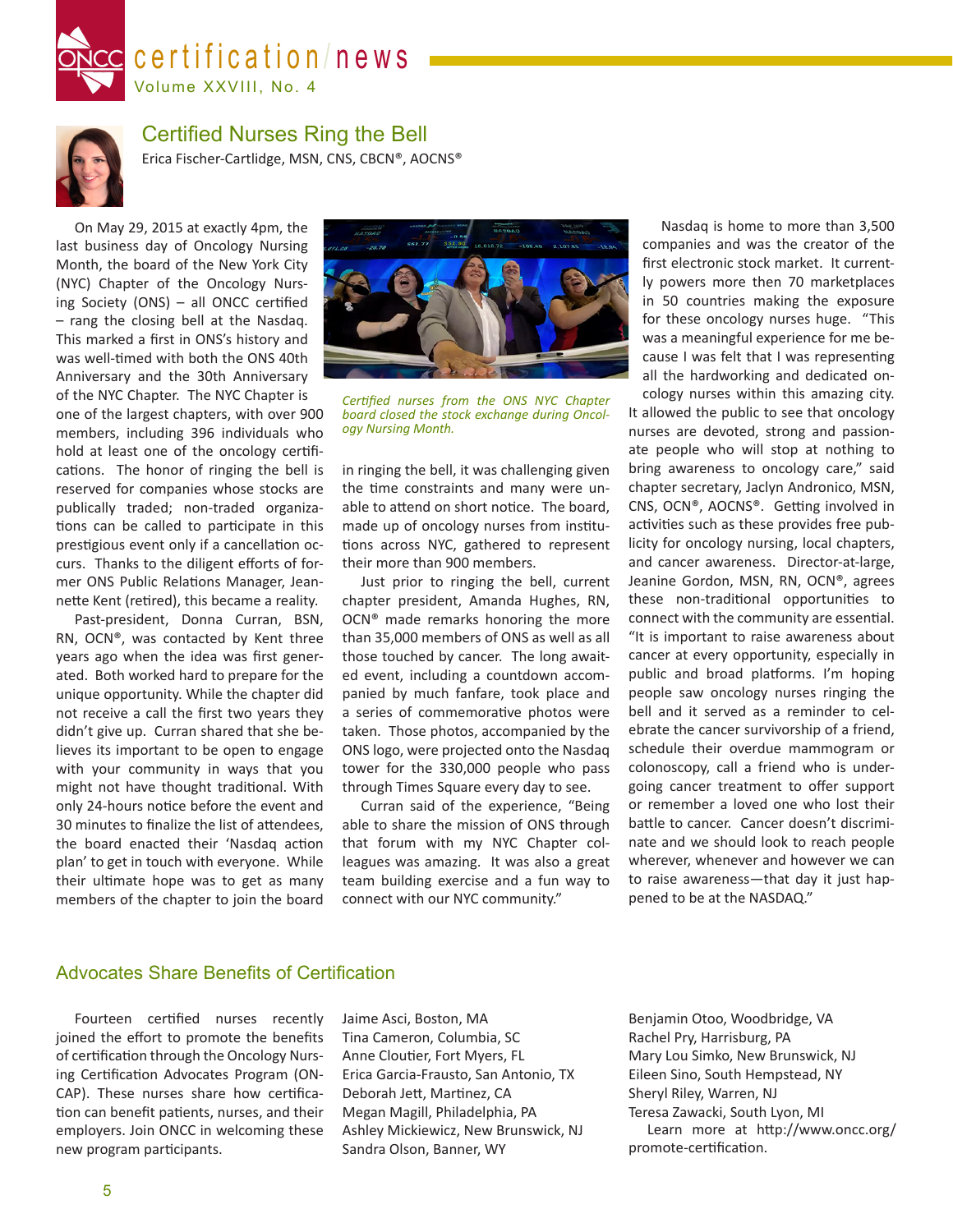



# A "Behind-the-Scenes" Look at Choosing a Testing Vendor

Diane M. Otte, RN, MS, OCN® and Marybeth Singer, MS, ANP-BC, AOCN®

Whether things are going well or need improvement, it is best practice for all businesses and organizations to periodically examine whether to continue using the services of the same vendors over a long period of time. ONCC takes this obligation seriously, which includes a regular review of testing service vendors to be sure we are delivering the best services to certification candidates. There are many reasons to re-visit testing service contracts, including but not limited to the following:

• the development of new technologies that may be of benefit to certification candidates

- opportunity to reduce costs
- a need for new services
- a desire to renegotiate a current contract

• validation that a current vendor can continue to provide all of the services desired by ONCC.

In July, 2014 the ONCC Board of Directors (BOD) decided to do a Request for Proposal (RFP) to evaluate testing company options. This RFP included background information as well as all information requested from the testing company about the services they could/would provide. The RFP was very clear as to the details needed and also stated that ONCC may consider awarding separate contracts for the various services needed.

A small group of current Board members, as well as key ONCC staff, and a representative of one of the Test Development committees were appointed to the RFP Evaluation Team. A timeline for completing the process was created.

When the proposals were received, the ONCC staff completed an initial review to verify the requirements of the RFP were included in the responses provided by potential vendors. Once the review was complete, the proposals were made available to the RFP Evaluation Team. Each group member individually reviewed and scored the proposals against specific criteria. The team held conference calls throughout the process, and made site visits to potential vendors' testing centers to assess the can-

didate experience. These site visits were very informative and evaluated the essential elements needed to deliver a secure test process, and provide a comfortable experience for the candidate. Convenient locations, parking, directions to the facility, signage, security during the check-in and testing process, as well as room layouts and accommodations for any special needs were evaluated by team members and volunteers who made the visits.

Three vendor finalists were selected and invited to meet with the RFP Evaluation Team at the ONCC national headquarters. During this time they presented their proposals and responded to questions from the group. It gave the team opportunities to meet key project team members from the various vendors and learn about their roles in providing exam development, flexibility with their software and in some cases, exam testing and analytics. The group then spent several hours together discussing and scoring the proposals, presentations and responses to questions. Additional information was also requested from the finalists as a result of the presentations. Once this information was received, another conference call was held and a final decision was made. All involved in the process were then notified about the decision.

Contracts have been signed and the transition process is well underway. In the end, the decision was made to contract with Applied Measurement Professionals (AMP) for test development and assessment delivery, and Prometric for test administration. The new contracts begin in January 2016.

ONCC is committed to providing the highest quality services for our certified nurses and want to assure our current and future certified nurses that the entire process was thorough, thoughtful and will serve you well. As a certified nurse or certification candidate you can expect to receive the top-quality services that ONCC has always provided, including the development and delivery of fair and reliable examinations and assessments. It's likely that most certified nurses will not be impacted by the vendor changes in any significant way. Test candidates may take the test in a different location than colleagues who tested in recent years, and nurses who are authorized to take the assessment will receive a new link for their assessment login.

 As a certifying organization, we are committed to offering you the best experience and a user friendly process for initial testing and recertification for years to come.

#### **ONCC RFP Evaluation Team**

Here's a look at the ONCC volunteers and staff who participated on the RFT Evaluation Team.

#### **Volunteers**

Seth Eisenberg, RN, ADN, OCN®, BMTCN™- *Test Development Committee Chair* Lucy Licameli, RN, BSN, OCN® -*ONCC Board of Directors* Rebecca O'Shea, OCN®, AOCNS®, CBCN®- *ONCC Vice President* Diane Otte, RN, MS, OCN®- *ONCC Secretary/Treasurer* Marybeth Singer, MS, ANP-BC, AOCN®- *ONCC President*

#### **ONCC Staff**

Elisa Kahn, MSOL-*Director of Credentialing* Donna Kinzler, DNP, RN, AOCNP® - C*ertification Programs Manager* Cynthia Miller Murphy, RN MSN CAE - *Executive Director* Annette Parry Bush, RN, BSN, MBA, OCN®- *Certification Programs Manager* Mary Wozny, BSBA - *Director of Operations* Abby Ytterberg, RN, CPHON®-*Certification Programs Manager*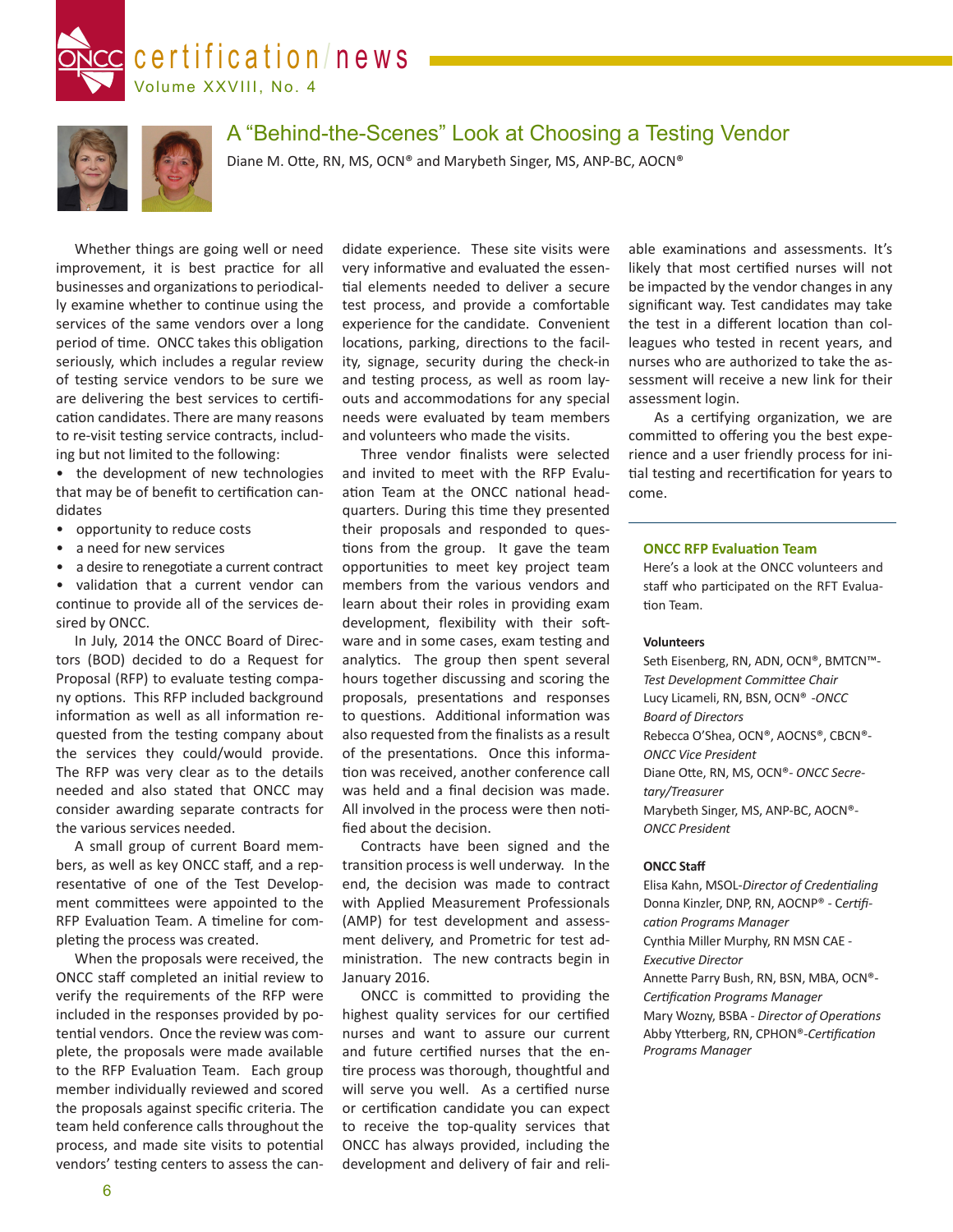

# Writers to Watch: Fours Nurses Join Certification News Editorial Board

Look for new faces and a fresh perspective in *Certification News*. Four certified nurses with widely different experiences in BMT, pediatrics, and international nursing will be sharing their viewpoint on a number of topics related to certification in future issues. Here's a quick look at who's come on board.

#### **Nicole Krist, MSN, CNS, AOCNS®, BMTCNTM, OCN®**



I began working with Bone Marrow Transplant (BMT) patients as a patient care tech while still in my BSN program and have continued to work with this patient population for over a

decade. The world of BMT is constantly changing as we discover new treatments; patients who were not BMT candidates even five years ago are now candidates due to advances in the field. I always tell my patients I know they wish they never met me; not because I am a not a nice person, but rather because I know they wish they did not need my care. Patients often look to their nurse to help explain what the doctor has gone over. Education and emotional support is imperative in this population and this is when the role of the nurse as patient advocate, educator, and caregiver is most important. Nurses need to stay abreast of the constant changes in caring for a BMT patient. Signs and symptoms of sometimes life threatening complications need to be recognized by the nurse. The best way a nurse can do this is by engaging in lifelong learning when caring for the BMT patient population.

Last year was the inaugural year of the Blood & Marrow Transplant Certified Nurse (BMTCN™) certification offered by ONCC. I believe it is important for all nurses to become a clinical expert in caring for their specific patient population. Patients are living longer lives and we are seeing more patients who require a BMT. The world of oncology nursing is becoming very specialized. A great way to advance your education is by becoming certified and maintaining certification. As a Clinical

Nurse Specialist at Memorial Sloan Kettering Cancer Center in New York we transplanted about 400 patients in 2014 and have a staff of approximately 100 nurses who are dedicated to their care. I look forward to sharing my experiences as an advocate for BMTCN™ certification with you.

## Lisa Bjorkelo MSN, RN, CPON®, BMTCN<sup>™</sup>



I am honored to join the ONCC Editorial Board. I've spent my entire thirty year nursing career in pediatric oncology and hematology as a staff nurse, both inpatient and outpatient. While I have been at The

Children's Hospital of Philadelphia for 25 of those years, I have also worked at Children's Hospital of Los Angeles and Seattle Children's Hospital. My current role is as a staff nurse in outpatient oncology with a practice focus in telephone triage, hematology and day hospital patient care. I am active in staff education outside of the unit level and teach central line care for all new RN hires. I am the current President of the Greater Philadelphia Area Chapter of APHON and have been an APHON member for 10 years. The opportunity to network with nurses in other facilities and to share best practices is my favorite part of being a member.

As a new editorial board member, I wish to share strategies I have used to help nurses earn and maintain their certifications in a cost effective manner, such as how to implement free education lectures and obtain CEUs. I'm also interested in discussing the obstacles to certification that I've experienced with nurses in my institution and how we seek to overcome them. Our main challenge is that Oncology and Hematology are separate divisions and inpatient nurses practice in one area or the other. Only in the outpatient setting do oncology nurses care for some hematology patients. As the CPHON® exam requires nurses to be knowledgeable in each discipline, our separate hematology and oncology nurses have an added challenge in obtaining certification. We have employed some creative ways to approach this challenge and I look forward to sharing them with the readers.

I am very grateful for this opportunity and look forward to contributing to *Certification News*!

#### **Mohamad Younes, RN, BScN, CPHON®**



I am extremely delighted to join the board and be able to share what is happening in pediatric oncology and specialty certification at the international level. I've been a pediatric hematology oncology

nurse for eight years and a CPHON® since 2012. I started as a pediatric hematology oncology nurse at the American University of Beirut Medical Center in Lebanon, and then moved to King Faisal Specialist Hospital and Research Center in Riyadh, Saudi Arabia. Both hospitals are Magnet designated and are among the largest pediatric oncology programs in the Middle East. I was lucky that both of these institutions place high value on certification and have processes in place to assist those who take the extra step to get certified.

In future articles, I'd like to share on several topics including the Certified Nurses Week celebrations that are held at King Faisal Specialist Hospital and different techniques we have used to promote certification across the institution. Other hot topics I look forward to writing about include the certification exam phobias of international nurses and how they perceive certification. My hope is to broaden the understanding of how certification brings all oncology nurses together regardless of how far apart we may be geographically. While some of the challenges and barriers that are experienced abroad are unique, many are the same and I look forward to bringing solutions to these challenges to the readers of *Certification News*.

*continued on page 8*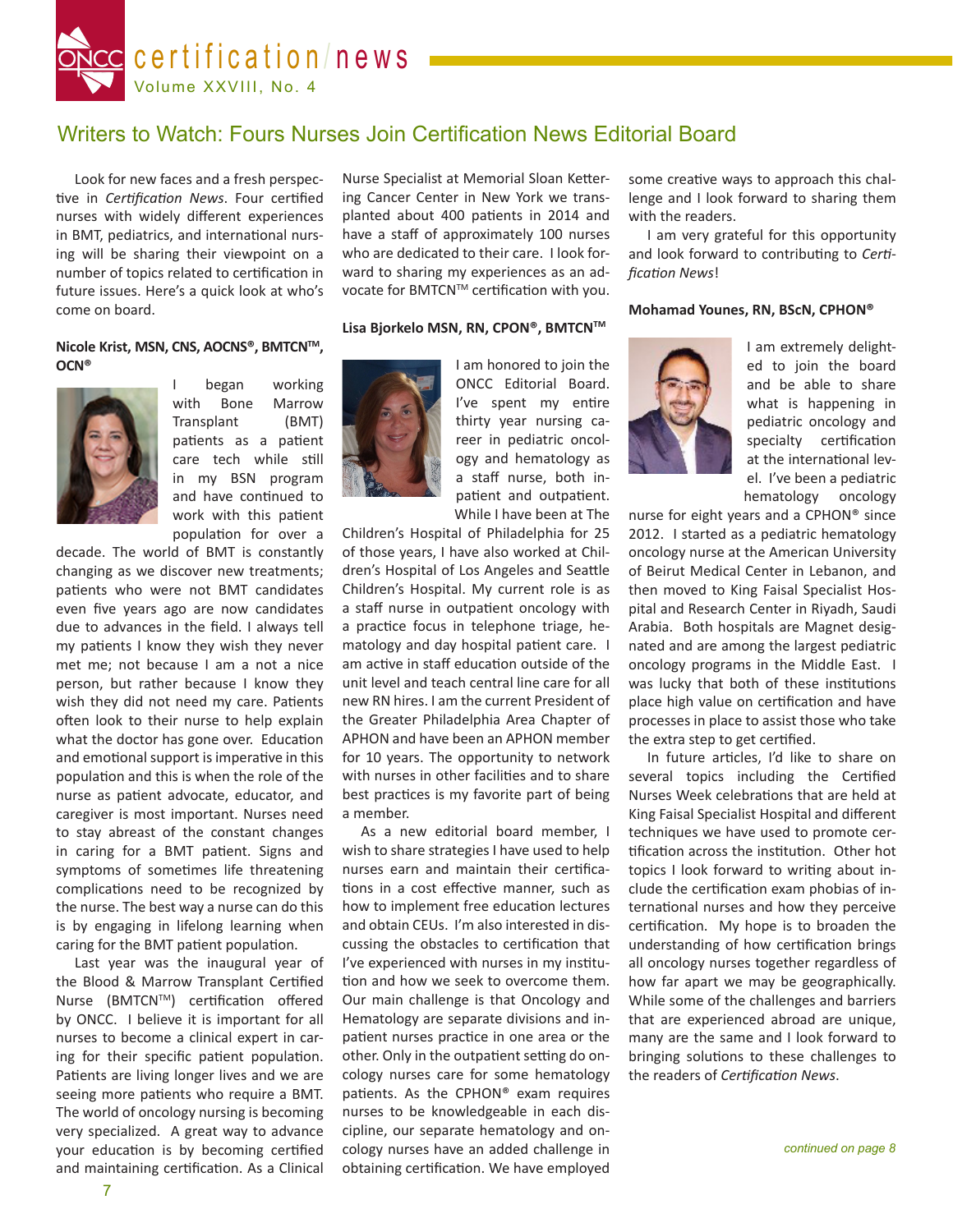

## When More is Better continued

[reflect] the way I wanted things to be, by positioning myself and living that value."

Like Bolton, personal motivation was the driving force for **Anne Kolenic, OCN®, AOCNS**® . "Getting certified was a personal achievement and a professional goal for me. My hospital supported me, but it was me who wanted to do it." Kolenic is a Staff Development Coordinator at University Hospitals Seidman Cancer Center in Cleveland, Ohio. She has been OCN® certified for a dozen years, and recently obtained her AOCNS® credential. "Holding certification is a personal accomplishment the nurse can be proud of, but it also demonstrates to the patients the level of care and expertise they will be provided," she says. Kolenic sees certification as an excellent way to build a well-informed nurse who is prepared to provide the most comprehensive care to their patients.

**Sameeya Ahmed-Winston, BMTCN™, CPHON®** shares Kolenic's view. She says, "Certification is an important designation for patients and families to see in the nurses who are caring for them." Ahmed-Winston is employed with Children's National Medical Center in Washington, D.C., where she has been in the NP role for the last two and a half years, adding that all of her RN practice has been in BMT. "For me personally, certification is an accomplish-

ment I am proud of. It is security that I really know my stuff and certification validates that."

For many nurses, certification prompts them to continue to 'know their stuff' by reading, keeping up, and directing their CE efforts. **Amy Bower, OCN®, AOCNS®, CBCN®**, a Breast Health Navigator at Holy Redeemer Health Systems in Meadowbrook, Pennsylvania finds that to be true. She recognizes her patients and families frequent the internet and may or may not be getting credible information. "Once I learned about certification, I wanted to get certified to make sure I am giving the best evidence-based information to my patients," she says. She has been an oncology nurse for 23 years and a nurse navigator for the past four years.

What she wishes were different involves renewal. Her employer will pay for the initial test, but there is no local support for CE or renewal fees. "No one is paying me to keep up my certifications," she says, noting the CE and the renewal fees can add up to hundreds of dollars. She does it entirely on her own. Despite the cost, Bower always finds herself earning more CE than she needs at renewal time. "It helps that there is some overlap, for example, when the same points can be applied to both OCN® and CBCN® renewal."

Ahmed-Winston appreciates the benefit of using some of the same points to renew multiple credentials, noting, "There is some overlap with both the CPHON® and BMTCN™ when submitting CE [for renewal points]. It takes time as well. Those are the challenges."

O'Shea finds the challenge to keep multiple certifications current is minimal. "Since CE is a natural part of work, I plan to fit it in over an occasional lunch break or before or after work. I map it out for all my credentials and don't wait until the last minute. I participate in satellite seminars at my workplace and [complete] a combination of online and journal CEs. I also attend conferences. ONS offers a variety of options including free CEs with membership. That can save time and money, too. I won't do CE without a log tracker – that is a must!"

Bolton says maintaining organized records is paramount. She also finds that attending weekly tumor boards helps her obtain CE, noting that tumor boards must offer accredited CE or CME to be used for certification renewal.

What do these five nursing professionals have in common? A dedication to their patients, their vocation, and their passion to remain knowledgeable about the latest evidence-based practice – demonstrated by their commitment to certification.

## Writers to Watch continued

## **Lynn Czaplewski, MS, RN, ACNS-BC, CRNI, AOCNS®**



Certification has been an important part of my career pathway. I was certified as an OCN® for over 20 years and then, after earning a master's degree, I became certified as an AOCNS®. All together, I have held nursing certifications for

close to 30 years. I am also certified as an Advanced Clinical Nurse Specialist–Board Certified (ACNS-BC) from the American Nurses Credentialing Center (ANCC) and as a Certified Registered Nurse of Infusion (CRNI) from the Infusion Nurses Certification Corporation. Currently I work at Froedtert & the Medical College of Wisconsin in Milwaukee, Wisconsin as a clinical nurse specialist in the outpatient Cancer Center Day Hospital. Froedtert Hospital and Cancer Center is a Magnet-designated health care organization. In my role, I work with our staff in the administration of infusion therapies to complex patients with cancer. Providing up-to-date education related to oncology nursing care is a daily task. I also work as part of a multidisciplinary team to insure quality patient care. As an advocate for oncology certification, I co-facilitate and teach in our local chapter's OCN® review course twice each year. Supporting nurses and encouraging them to be successful is an ongoing process.

Certification, to me, is a measure of nursing professionalism. It has been a major factor in my career advancement starting when I was a diploma nurse and up to achieving advanced practice status. I look forward to sharing my experiences and love of nursing in future issues of this newsletter. I would like to provide study tips and calendars that have helped me and others, and by providing examples how certification has made a difference in my career.

> Watch for articles from these new writers in the next issue of *Certification News*!